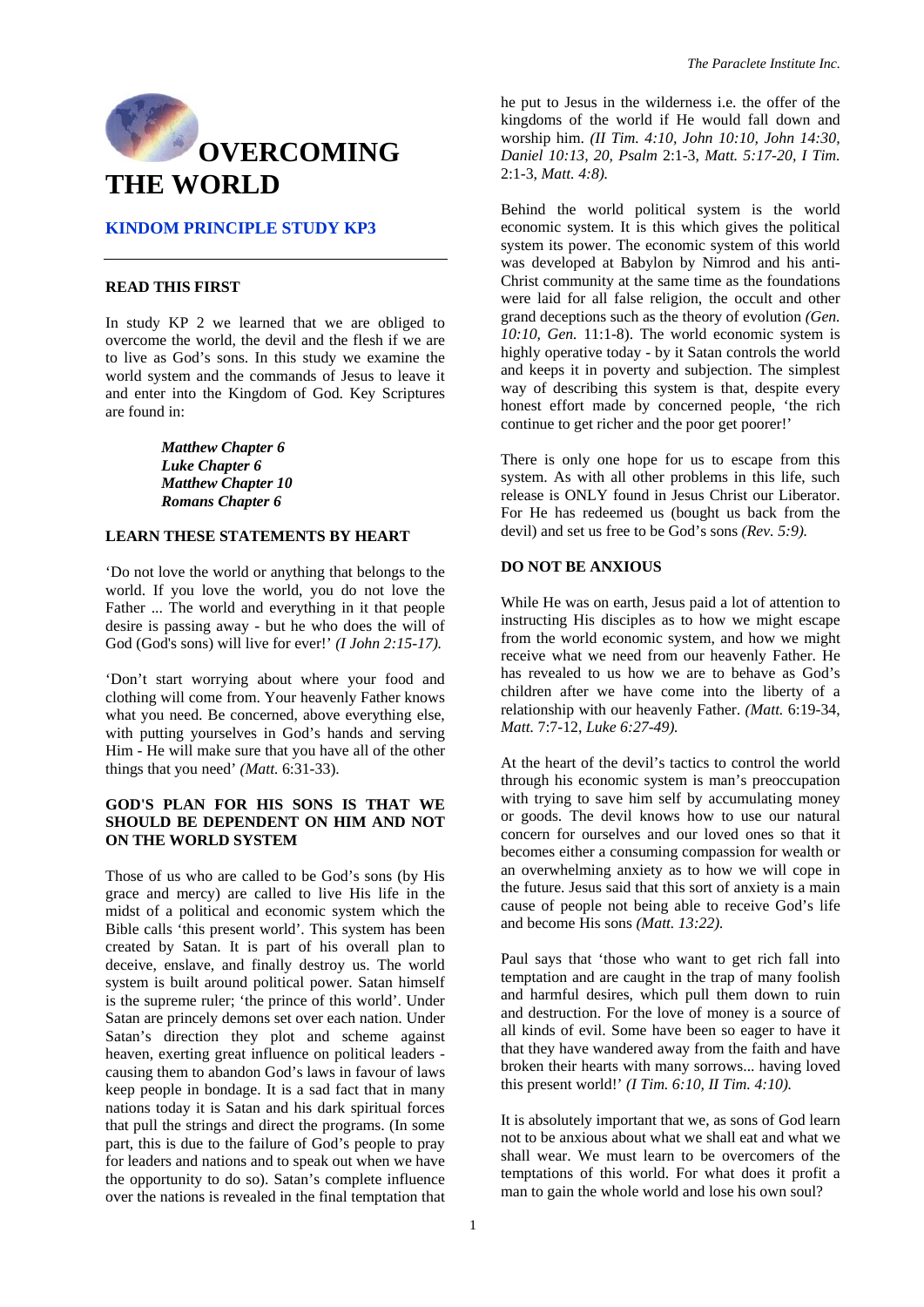#### *(Matt. 16:26, Mark* 8:36, *Luke 9:25).*

Much of our early training by the Holy Spirit will be instructive experiences relating to deliverance from our dependence on the economics of this world. We will begin to learn how to be in the world but not of it. The Spirit will show us that to succeed in the world system we must use ungodly methods. James says, 'Don't you know that to be the world's friend means you are God's enemy? Whoever wants to be the world's friend makes himself God's enemy' *(John*  17:16, *Psalm 73:12, James 4:4).* 

Moses is our example; he preferred to suffer with God's people rather than to enjoy the riches of this world. He reckoned it was better to suffer scorn for the Messiah than to have all of the treasures of Egypt! *(Heb.* 11:25-26). Paul also is our example: 'the world is dead to me by means of the cross!' *(Gal. 6:14).* 

Jesus is, as always, our supreme example. Having only one simple robe as His sole possession, He walked and lived amongst us for the three years of His ministry in total reliance on His Heavenly Father *(Matt.* 17:24-27, *Matt.* 22:15-22, *Mark 6:30-44, Mark*  8:1-9).

## **JESUS COMMANDS US TO LEAVE THIS PRESENT WORLD AND ENTER THE KINGDOM OF HEAVEN**

'Do not store up riches for yourselves... instead, store up riches in heaven... for your heart will be always where your riches are' *(Matt* 6:19).

'You cannot serve God and money... that is why I tell you do not be worried about the food and drink you need in order to stay alive. And why worry about clothes? And don't worry about tomorrow either, it will have enough worries of its own!' *(Matt. 6:24-34).* 

'Love the Lord your God with all of your heart... soul... and mind, and love your neighbour as yourself' *(Matt. 22:36-40).* 

'Love your enemies, do good to those who hate you, bless those who curse you and pray for those who mistreat you' and 'give to everyone who asks... and do not ask for it back... lend, expecting nothing back... you will then have a great reward and be the sons of the Most High God' *(Luke 6:27-30).* 

 'When you give a lunch or a dinner do not invite your friends or your brothers or your relatives or your rich neighbours; they will only invite you back again... instead, invite the poor, the crippled, the lame and the blind for they cannot repay you. But God will repay you on the day of judgment'. NOTE: The call of Jesus on our lives is NOT a poverty call - it is a call to GIVING, which brings its own special blessing. *(Luke*  14:12-14, *also Deut.* 14 & 15, *Psalm* 15:5, *Rom.* 13:8, *Isaiah* 58:1-12, *etc.).* 

'Give and it shall be given unto you, a generous helping, all that you can hold, the measure that you use for others is the one that God will use for you' *(Luke* 6:38, *Malachi 3:6-12).* 

God is looking for giving vessels through whom He can BLESS THE WORLD with the things that it needs. The devil has cornered the market by causing us to store up goods out of fear for the future when we should be giving out to those in need. God will always honour a giving vessel: 'to him that hath will it be given but to him that hath not it shall be taken away even that which he hath' (Jesus speaking). We must lose our lives in order to save them. *(Matt. 10:39, lose our lives in order to save them. <i>(Matt. 10:39, lose our lives in order to save them. // Matt.* 16:25, *Mark* 8:34-35, *Luke 9:24).* 

### **TWO BIBLE STORIES**

Compare the story of the rich young ruler that came to Jesus with that of Zaccheus. Salvation came to Zaccheus's house when the Lord of Glory came in, but he only began to **receive** it when he abandoned his security in the things of this world. We cannot experience God's provision while we still hold on to our security in the world system. *(Matt 19:16-30, Mark 10:17-27, Luke 18:18-30, Luke 19:1-9)* 

## **FAITH IS OUR POWER TO OVERCOME THE WORLD**

To many people the commands of Jesus seem impossibly hard. But John says, 'His commands are not too hard for us because every child of God is able to defeat the world. And we win the victory over the world by means of our faith. Who can defeat the world? ONLY the person who believes that Jesus is the Son of God!' *(I John* 5:1-5).

Now faith is to be sure of what we hope for and to be certain of things that we cannot see. Faith is **not** trust. **Faith is an active verb; it comes to us when we hear what God is saying to us in a given situation**. This is the 'word' that the Father gives us is the New Covenant relation. It is not given to us by human agents, although God may use the words of others to help us hear His word from time to time.

When, God speaks within our innermost being we are filled with vision, confidence and the power to trust Him. We are no longer fearful or anxious; the allure of the world no longer claims us. We are filled with God's peace even though we have not yet seen what we hope for, even though things might still look hopeless to human eyes. We KNOW that our Father has spoken and that He is absolutely faithful! *(Heb. 11:1, Rom. 10:17, Matt.* 16:17, *Habakkuk 3:17).* 

### **THE HUMAN FAMILY IS OFTEN THE HARDEST PLACE TO BE GOD'S CHILDREN**

For the young Christian learning that God can be His Father and supply all of his/her needs the place where